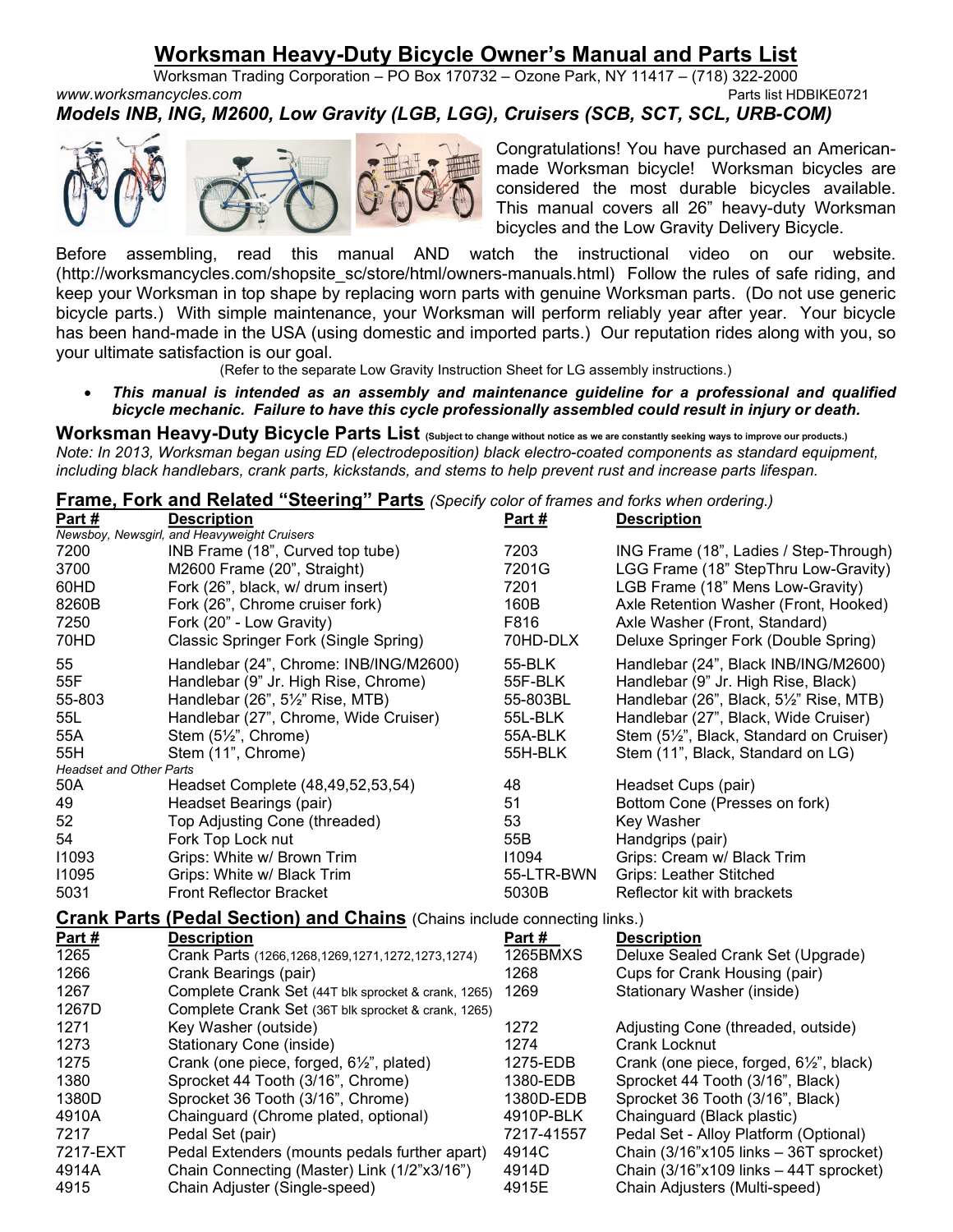| <b>Baskets, Racks and Cabinets</b>                                                                                          |                                                                                                                                 |               |                                                                                  |  |  |  |
|-----------------------------------------------------------------------------------------------------------------------------|---------------------------------------------------------------------------------------------------------------------------------|---------------|----------------------------------------------------------------------------------|--|--|--|
| Part#                                                                                                                       | <b>Description</b>                                                                                                              | Part#         | <b>Description</b>                                                               |  |  |  |
|                                                                                                                             | 4919-26-RET-CP Retro Rack (Rear, Chrome)                                                                                        |               | 4919-26-RET-BLK Retro Rack (Rear, Black)                                         |  |  |  |
| 133WH                                                                                                                       | Removable Front Basket (14.5"x9.5"x9")                                                                                          | 139           | Front Wire Basket (18"x13"x6")                                                   |  |  |  |
| 7226                                                                                                                        | Twin Carrier Basket w/ Rack (Rear)                                                                                              | 7228          | Front Wire Basket (21"x15"x9")                                                   |  |  |  |
| 7227-P                                                                                                                      | Perforated Flat Steel Basket (LGB/LGG)                                                                                          | 7233          | Support Arms for Low Gravity (pair)                                              |  |  |  |
| 3927P                                                                                                                       | Top Opening Pizza Box (20"x20"x12" - LGP)                                                                                       | 3927PS        | Side Open Pizza Box (20"x20"x12"LGPS)                                            |  |  |  |
| 7300                                                                                                                        | Wood Panel for LGP Basket                                                                                                       | 7300G         | Wood Panel for LGP Cabinet                                                       |  |  |  |
|                                                                                                                             | Drum Brake Parts (Not all Worksman bikes include drum brakes. Old (loose balls) and new (pressed bearing) style parts shown.)   |               |                                                                                  |  |  |  |
| Part #                                                                                                                      | <b>Description</b>                                                                                                              | Part #        | <b>Description</b>                                                               |  |  |  |
| Front                                                                                                                       |                                                                                                                                 | Rear          |                                                                                  |  |  |  |
| L500-F                                                                                                                      | Front Drum Brake Hub (Hub only)                                                                                                 | L901          | Rear Drum Brake Hub (Freewheel)                                                  |  |  |  |
| L509                                                                                                                        | Axle (for pressed bearing)                                                                                                      | L909          | Rear Drum Brake Axle Parts Set                                                   |  |  |  |
| L725-1                                                                                                                      | Drum Brake Plate Kit w/ Brake Pads                                                                                              | L917          | Rear Drum Brake Bearings                                                         |  |  |  |
| L517                                                                                                                        | Pressed Bearing (each)                                                                                                          | L926          | Rear Drum Brake Plate Kit                                                        |  |  |  |
| F719                                                                                                                        | Brake Cable (Front 42.5") w/ F769 & F770                                                                                        | F719-SBST     | Brake Cable (Front 55") w/ F769 & F770                                           |  |  |  |
| 60STR                                                                                                                       | Brake Arm Strap for Non-Insert Fork                                                                                             | F818          | Arm Band Assembly for Rear Brake Arm                                             |  |  |  |
|                                                                                                                             | Old-Style Front Drum Brake Parts (with 11 loose bearings on each side. Subject to availability.)                                |               | Front Drum Brake Axle w/ Races                                                   |  |  |  |
| F817M                                                                                                                       | Loose Bearings (11 loose balls - 22 needed)                                                                                     | L709          |                                                                                  |  |  |  |
| L918                                                                                                                        | Bearing Cup (pair)                                                                                                              |               |                                                                                  |  |  |  |
| Front and Rear<br>F769                                                                                                      | Anchor Bolt Assembly for F719 Cable                                                                                             | F770          | Adjusting Barrel for F719 Cable                                                  |  |  |  |
| L752R                                                                                                                       | Brake Lever (Right) w/ Parking Lock                                                                                             | L752L         | Brake Lever (Left) w/ Parking Lock                                               |  |  |  |
| L815                                                                                                                        | Drum Brake Outside Axle Nut (each)                                                                                              | F851          | Brake Cable (Rear 65") w/ F769 & F770                                            |  |  |  |
|                                                                                                                             |                                                                                                                                 |               |                                                                                  |  |  |  |
|                                                                                                                             | <b>Seats, Seatpost, and Parts</b>                                                                                               |               |                                                                                  |  |  |  |
| Part #                                                                                                                      | <b>Description</b>                                                                                                              | Part#         | <b>Description</b>                                                               |  |  |  |
| 4912V                                                                                                                       | Saddle (10" w/ springs - standard)                                                                                              | 6911V         | Saddle (13" extra-wide w/ springs)                                               |  |  |  |
| 5912MW-BLK                                                                                                                  | Sport Saddle: Black w/ White Trim                                                                                               |               | 5912MW-BWN Sport Saddle: Brown w/ White Trim                                     |  |  |  |
|                                                                                                                             | 5912MW-CRM Sport Saddle: Cream w/ Black Trim                                                                                    |               | 4912-LEA-WTC Saddle: Tan Leather w/ Black Trim                                   |  |  |  |
| 4908C                                                                                                                       | Seatpost (7/8")                                                                                                                 | 4908C-S       | Seatpost: Solid (7/8")                                                           |  |  |  |
| 7913<br>4911C                                                                                                               | Seat Clamp (seat to seatpost)<br>Seatpost Clamp (seatpost to frame)                                                             | 4909<br>4911B | Bolt, Nut, Washer for 4911C Clamp<br>Seatpost Clamp - Quick Release              |  |  |  |
|                                                                                                                             |                                                                                                                                 |               |                                                                                  |  |  |  |
| <b>Fenders, Kickstands and Parts</b> (As of 2013, INB/ING/M2600 bikes come with rust and dent-proof polycarbonate fenders!) |                                                                                                                                 |               |                                                                                  |  |  |  |
|                                                                                                                             |                                                                                                                                 |               |                                                                                  |  |  |  |
| Part#                                                                                                                       | <b>Description</b>                                                                                                              | Part #        | <b>Description</b>                                                               |  |  |  |
|                                                                                                                             | Black Resin (Standard on industrial models)                                                                                     |               |                                                                                  |  |  |  |
| 82P-BLK                                                                                                                     | Front Fender (26" Black Polycarbonate)                                                                                          | 4901P-BLK     | Rear Fender (26" Black Polycarbonate)                                            |  |  |  |
| 82P-BLK-C                                                                                                                   | Front fender with all hardware attached                                                                                         | 4901P-BLK-C   | Rear fender with all hardware attached                                           |  |  |  |
| FSB <sub>26</sub> P                                                                                                         | Fender Set (Poly) – Front and Rear Complete (w/ all hardware)                                                                   |               |                                                                                  |  |  |  |
| Chrome                                                                                                                      |                                                                                                                                 |               |                                                                                  |  |  |  |
| 82                                                                                                                          | Front Fender (26")                                                                                                              | 4901          | Rear Fender (26")                                                                |  |  |  |
| 82-C                                                                                                                        | Front fender with all hardware attached                                                                                         | 4901-C        | Rear fender with all hardware attached                                           |  |  |  |
| FSB <sub>26</sub>                                                                                                           | Fender Set (Chrome) - Front and Rear Complete (w/ all hardware)                                                                 |               |                                                                                  |  |  |  |
| <b>Fender Hardware</b>                                                                                                      |                                                                                                                                 |               |                                                                                  |  |  |  |
| 83A                                                                                                                         | Front/Rear Fender U-Brace (26")                                                                                                 | 4905          | Bolt, Nut, Washer (rear fender to brace)                                         |  |  |  |
| 95<br>4803K                                                                                                                 | Front "L" Bracket (fender to fork)<br>Front Fender Hardware Kit (95, 4907, 4907A)                                               | 4907<br>4907A | Bolt, Nut, Washer (U-brace to fender)<br>Bolt, Nut, Washer ("L" bracket to fork) |  |  |  |
|                                                                                                                             |                                                                                                                                 |               |                                                                                  |  |  |  |
| Kickstands (for 26" bikes)<br>7229A                                                                                         | Kickstand (26" bikes - Plated)                                                                                                  | 7229A-BLK     | Kickstand (26" bikes - Black)                                                    |  |  |  |
|                                                                                                                             | Low Gravity Fender and Kickstand Parts                                                                                          |               |                                                                                  |  |  |  |
| 7202                                                                                                                        | Front Fender (20" - Low Gravity)                                                                                                | 4904L         | Front Fender Brace (20" - Low Gravity)                                           |  |  |  |
| 7230                                                                                                                        | Kickstand for Low Gravity (for front fork)                                                                                      | 7204          | Kickstand Stop for Low Gravity Fender                                            |  |  |  |
| 7231R                                                                                                                       | Kickstand Spring for Low Gravity (Right)                                                                                        | 7231L         | Kickstand Spring for Low Gravity (Left)                                          |  |  |  |
| 7232                                                                                                                        | Bolt and Spacer for 7230                                                                                                        |               |                                                                                  |  |  |  |
|                                                                                                                             |                                                                                                                                 |               |                                                                                  |  |  |  |
|                                                                                                                             | <b>Front Knock-Out Wheel Parts</b> (For bikes equipped with the front Worksman Knock-Out hub rather than the front drum brake.) | Part #        | <b>Description</b>                                                               |  |  |  |
| Part #<br>100QN                                                                                                             | <b>Description</b><br>Front Knock-Out Hub w/ Axle and Parts                                                                     | 102           |                                                                                  |  |  |  |
| 103                                                                                                                         | Ball Cups for Hub (pair)                                                                                                        | 104           | Key Washer (w/ inner tab)<br>Quill Tube                                          |  |  |  |
| 105                                                                                                                         | <b>Outside Adjusting Cone</b>                                                                                                   | 108           |                                                                                  |  |  |  |
| 109                                                                                                                         | Dust Washer                                                                                                                     | 108A          | Axle Bolt w/ Nut (Low Gravity)<br>Axle w/ Nuts (INB, ING, M2600)                 |  |  |  |
| 112                                                                                                                         | Axle Spacer Washer                                                                                                              | 113           | Lock Nut                                                                         |  |  |  |
| 110                                                                                                                         | Axle Parts Set (102, 103, 104, 105, 109, 113, 146)                                                                              | 146           | Wheel Bearings (pair)                                                            |  |  |  |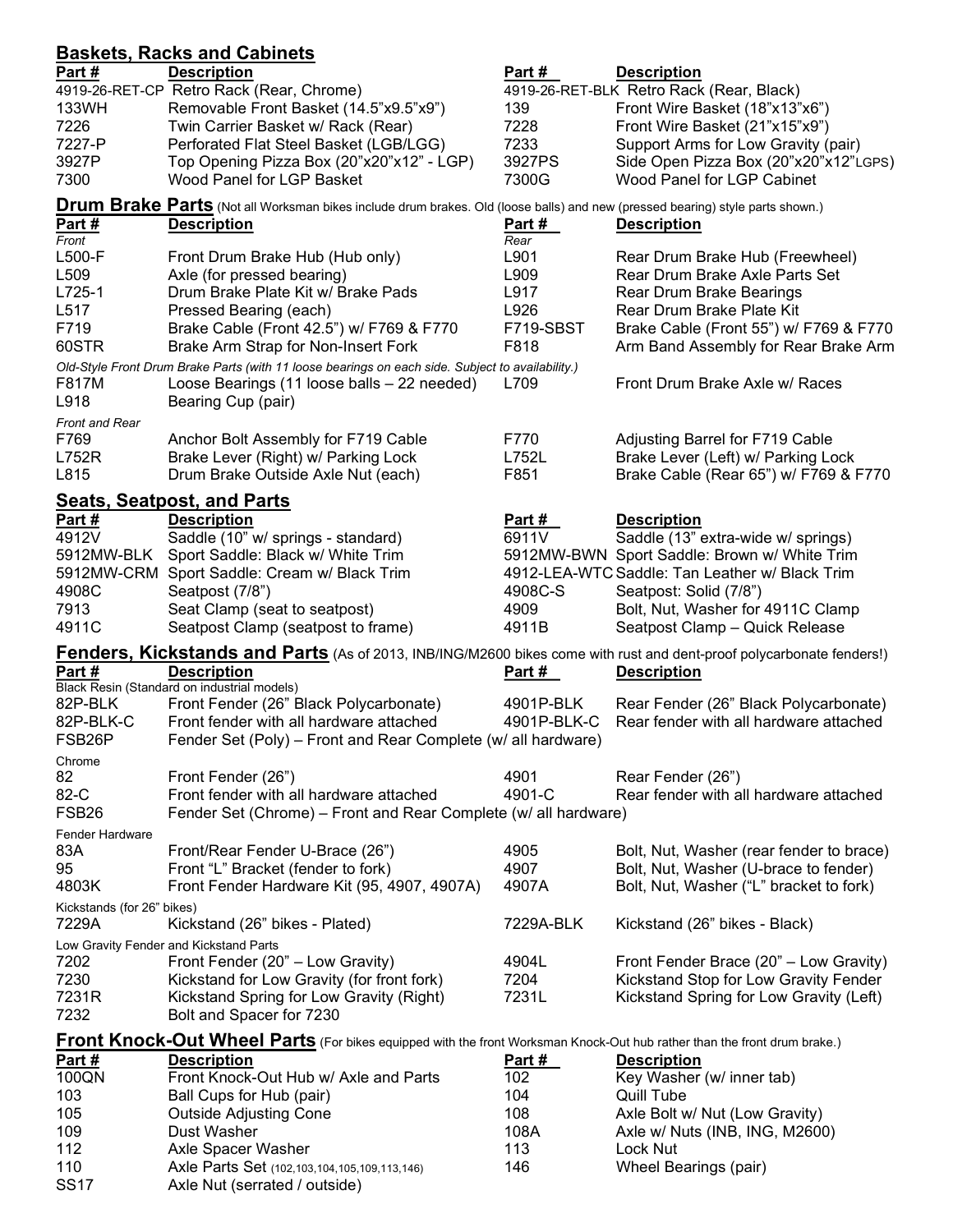# Wheels, Tires, Tubes, and Wheel Parts (Alloy wheels include stainless steel spokes and zinc-plated brass nipples.)<br>
Additional contract the state of the state of the state of the state of the state of the state of the stat

marado to Koular Tires and Du

|                                       | Add "KVPR" to the wheel part number that you heed to upgrade to Keviar Tires and Puncture Resistant tubes! |                 |                                           |  |  |  |
|---------------------------------------|------------------------------------------------------------------------------------------------------------|-----------------|-------------------------------------------|--|--|--|
| Part #                                | <b>Description</b>                                                                                         | Part #          | <b>Description</b>                        |  |  |  |
| 4131Q                                 | 26" Front Wheel w/ Air Tire                                                                                | 77              | 26" Front Drum Brake Wheel w/ Air Tire    |  |  |  |
| 4131QA                                | 26" Front Wheel w/o Tire                                                                                   | 77A             | 26" Front Drum Brake Wheel w/o Tire       |  |  |  |
| 4131QS                                | 26" Front Wheel w/ Solid Tire                                                                              | 77S             | 26" Front Drum Brake Wheel w/ Solid Tire  |  |  |  |
| 4131QAAL                              | 26" Alloy Front Wheel w/o Tire                                                                             | 77CAR           | 26" Alloy Front Drum Brake Wheel          |  |  |  |
| 4136                                  | 26" Rear Coaster Brake Wheel w/ Air Tire                                                                   | 7208Q           | 20" Front Low Gravity Wheel w/ Air Tire   |  |  |  |
| 4136A                                 | 26" Rear Coaster Brake Wheel w/o Tire                                                                      | 7208QA          | 20" Front Low Gravity Wheel w/o Tire      |  |  |  |
| 4136S                                 | 26" Rear Coaster Brake Wheel w/ Solid Tire                                                                 | 7208SQ          | 20" Front Low Gravity Wheel w/ Solid Tire |  |  |  |
| 4136ASS                               | 26" Alloy Rear Coaster Brake Wheel                                                                         | SMX262CB        | 26" 2 Spd Kickback Rear Coaster Brk Whl   |  |  |  |
| 77R                                   | 26" Rear Drum Brake Wheel w/ Air Tire                                                                      | SMX262CBAL      | 26" Alloy 2 Spd Kickback Rear CB Wheel    |  |  |  |
| 77RA                                  | 26" Rear Drum Brake Wheel w/o Tire                                                                         | SMX263CB        | 26" 3 Spd Rear Coaster Brake Wheel        |  |  |  |
| 77RS                                  | 26" Rear Drum Brake Wheel w/ Solid Tire                                                                    | SMX263CBAL      | 26" Alloy 3 Spd Rear Coaster Brake Wheel  |  |  |  |
| 77RCAR                                | 26" Alloy Rear Drum Brake Wheel                                                                            | SMX267CB        | 26" 7 Speed Rear Coaster Brake Wheel      |  |  |  |
| SS721                                 | Coaster Brake Repair Kit (internal parts)                                                                  | SMX267CBAL      | 26" Alloy 7 Spd Rear Coaster Brk Wheel    |  |  |  |
| 300                                   | Coaster Brake Hub (36 hole x .120")                                                                        | 401             | 3 Speed Coaster Brake Hub (36 x .120")    |  |  |  |
| 4922-372                              | 26" x 2.35" Fat Frank™ Tire - Cream                                                                        | 4922-376        | 26" x 2.35" Fat Frank™ Tire - Brown       |  |  |  |
| 4922                                  | 20" x 2.125" Tire (Low Gravity Front)                                                                      | 4922A           | 26" x 2.125" Tire                         |  |  |  |
| 4922KV                                | 20" x 2.125" Kevlar Tire                                                                                   | 4922AKV         | 26" x 2.125" Kevlar Tire                  |  |  |  |
| 4922WSW                               | 20" x 2.125" White Wall Tire                                                                               | 4922AWSW        | 26" x 2.125" White Wall Tire              |  |  |  |
| 4938A                                 | 20" Solid Tire                                                                                             | 4939            | 26" Solid Tire                            |  |  |  |
| 4923                                  | 20" x 2.125" Tube                                                                                          | 4923A           | 26" x 2.125" Tube                         |  |  |  |
| 6023                                  | 20" x 2.125" Puncture Resistant Tube                                                                       | 6023A           | 26" x 2.125" Puncture Resistant Tube      |  |  |  |
| 1014E                                 | Spokes / Nipples for 20" Wheel (Min. 36)                                                                   | 1014A           | Spokes / Nipples for 26" Wheels (Min. 36) |  |  |  |
| 1015                                  | 20" x 2.125" WTC Clincher Rim (Chrome)                                                                     | 1016            | 26" x 2.125" WTC Clincher Rim (Chrome)    |  |  |  |
| 1017A                                 | 20" Rimstrip                                                                                               | 1016A           | 26" x 2.125" WTC Clincher Rim (Alloy)     |  |  |  |
| 1018                                  | Valve Cap                                                                                                  | 1017            | 26" Rimstrip                              |  |  |  |
| SS12N-1                               | Shimano Nexus Shifter Cable & Shifter                                                                      | <b>SS01</b>     | Axle Nut (Rear Shimano Coaster Brake)     |  |  |  |
| <b>Safety and Comfort Accessories</b> |                                                                                                            |                 |                                           |  |  |  |
| Part #                                | <b>Description</b>                                                                                         | Part#           | <b>Description</b>                        |  |  |  |
| 3979                                  | Ding Dong Chime Bell                                                                                       | 303             | Squeeze Bulb Horn (chrome w/ rubber)      |  |  |  |
| 3973                                  | Mega-Horn (battery operated)                                                                               | 201             | Cable and Lock set (with keyed padlock)   |  |  |  |
| 4963                                  | Rear View Mirror (Chrome, rectangular)                                                                     | 5030B           | Reflector Kit w/ Brackets                 |  |  |  |
| 3978                                  | Safety Flag on Pole                                                                                        | P <sub>19</sub> | <b>Bicycle Helmet</b>                     |  |  |  |
| 101710                                | Flashing Strobe Light (clear lens)                                                                         | 101714          | Flashing Strobe Light (red lens)          |  |  |  |
| 7217-41197                            | Pedals with Velcro Foot Straps (pair)                                                                      | 3975            | Generator Light Set                       |  |  |  |
| 1006                                  | Air Foot Pump                                                                                              | 1000            | Spoke Wrench                              |  |  |  |
| 202                                   | Mini-Frame Pump w/ Attachment Strap                                                                        | 2000            | Chain Rivet Remover Tool                  |  |  |  |
| 1265TW                                | <b>Crank Cone Wrench</b>                                                                                   | 95021           | Water Bottle w/ Cage, Attachment Strap    |  |  |  |
| 1001                                  | Pedal Wrench                                                                                               | 7917A           | Backrest w/ Mounting Hardware             |  |  |  |
| 6001A                                 | Patch Kit (5)                                                                                              | 3976            | <b>Battery Operated Headlight</b>         |  |  |  |
| 7217GS12                              | "Glowspeck" Flashing Pedals – Flash without batteries when you pedall                                      |                 |                                           |  |  |  |

ilowspeck" Flashing Pedals – Flash without batteries when you pedal!

ASSEMBLY INSTRUCTIONS FOR WORKSMAN HEAVY-DUTY BICYCLES: (FOR LOW-GRAVITY BIKES, SEE ADDITIONAL ASSEMBLY SHEET.) Please read this manual carefully prior to performing the simple finishing assembly and prior to riding. We recommend that a qualified bicycle mechanic assemble this cycle. Carefully remove the bicycle from the carton. You will notice the bicycle is mostly pre-assembled at the factory.

TO ATTACH FRONT FORK/WHEEL ASSEMBLY TO THE FRAME: (If you have a front drum brake, proceed to Headset instructions.) 1) Attach front fender to fork.

2) Slide one axle washer over axle bolt. Insert axle through basket leg (optional), fender brace, and retention clip. 3) Insert axle through front wheel hub and out other side. Install retention clip, fender brace, basket leg (if ordered), washer, and axle nut.

Headset:

1) Grease headset cups (48) with Rustolene 200 or equal. Bearings (49) are pre-greased at the factory, but it is wise to add lubrication before assembly.

2) Place one headset bearing (49) onto fork steerer tube with balls facing up. Slide steerer tube into frame.

3) Place the other bearing on top of fork tube with balls facing down towards the cup (#48), which is already pressed onto the frame. 4) Install top-adjusting cone (52) onto treaded fork steering tube. Hand-tighten, making sure bearings do not bind. Turn back ¼ turn.

5) Install fork key washer (53) and reflector bracket on top of the adjusting cone with tip of washer in slot on steering tube.

6) Install head lock nut (54) and securely tighten. Make sure that the fork rotates freely without being loose. Excess play or resistance must be adjusted. Failure to adjust properly can lead to improper steering response.

7) Install handlebar stem (55A) into the fork steering tube with the handlebar clamp facing forward. The stem must be inserted far enough to reach the minimum insertion line. Tighten the stem bolt slightly at this point. Loosen the handlebar clamp nut and slide the handlebar through the clamp, centering the knurled center section of the handlebar into the clamp.

8) Position the handlebar to the desired angle and tighten clamp securely. Recommended torque is 300 IN. LBS. Adjust the handlebar rotation so that it is straight with the front wheel. Tighten stem bolt securely. Recommended torque 240 IN. LBS. Be sure not to over tighten, as damage to the parts may occur causing steering failure.

9) If a drum brake was ordered, attach brake lever to handlebar Make sure brake cable is not tangled in any way.